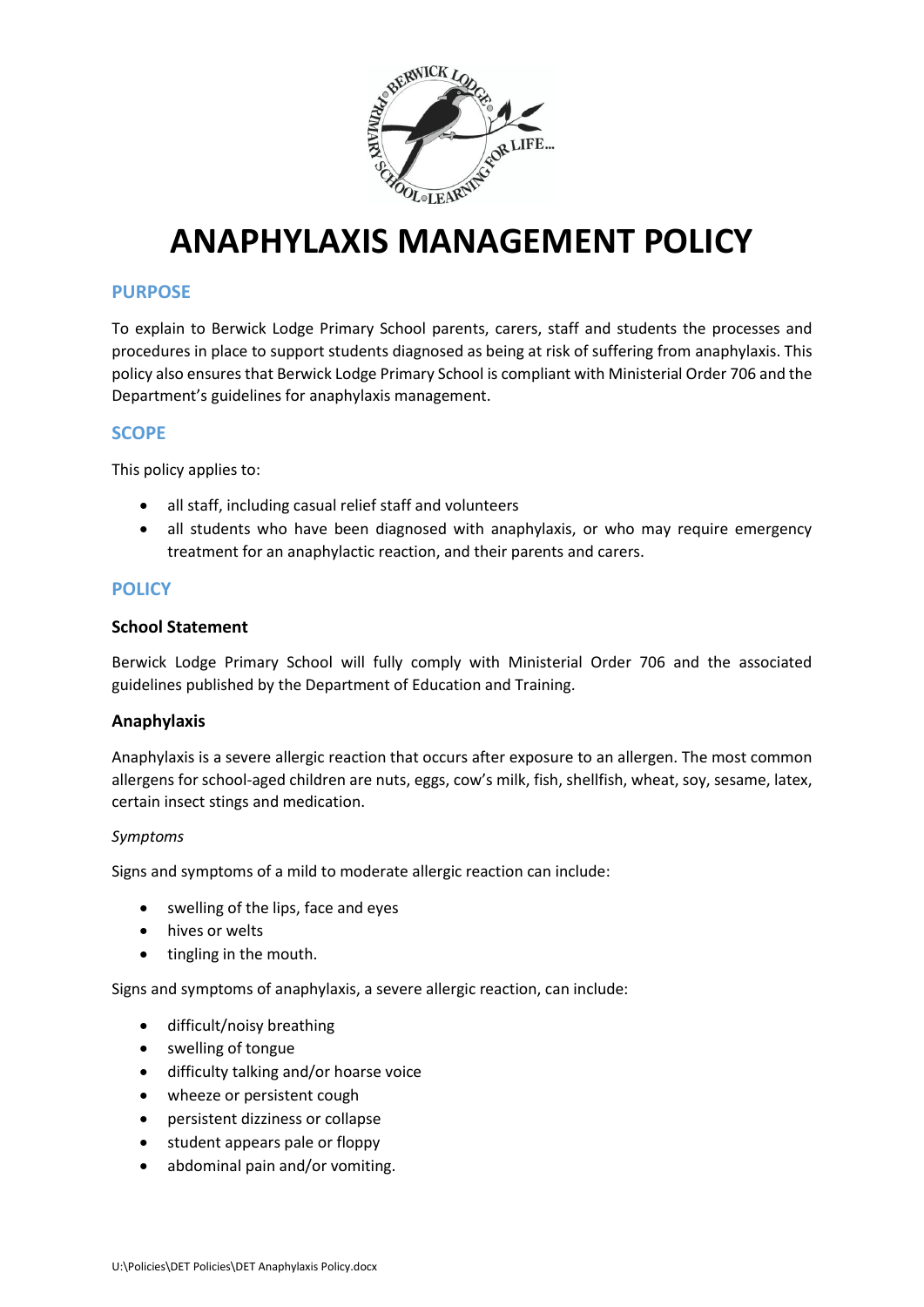Symptoms usually develop within ten minutes and up to two hours after exposure to an allergen, but can appear within a few minutes.

### *Treatment*

Adrenaline given as an injection into the muscle of the outer mid-thigh is the first aid treatment for anaphylaxis.

Individuals diagnosed as being at risk of anaphylaxis are prescribed an adrenaline autoinjector for use in an emergency. These adrenaline autoinjectors are designed so that anyone can use them in an emergency.

# **Individual Anaphylaxis Management Plans**

All students at Berwick Lodge Primary School who are diagnosed by a medical practitioner as being at risk of suffering from an anaphylactic reaction must have an Individual Anaphylaxis Management Plan. When notified of an anaphylaxis diagnosis, the Principal of Berwick Lodge Primary School is responsible for developing a plan in consultation with the student's parents/carers.

Where necessary, an Individual Anaphylaxis Management Plan will be in place as soon as practicable after a student enrols at Berwick Lodge Primary School and where possible, before the student's first day.

Parents and carers must:

- obtain an ASCIA Action Plan for Anaphylaxis from the student's medical practitioner and provide a copy to the school as soon as practicable
- immediately inform the school in writing if there is a relevant change in the student's medical condition and obtain an updated ASCIA Action Plan for Anaphylaxis
- provide an up-to-date photo of the student for the ASCIA Action Plan for Anaphylaxis when that Plan is provided to the school and each time it is reviewed
- provide the school with a current adrenaline autoinjector for the student that has not expired;
- participate in annual reviews of the student's Plan.

Each student's Individual Anaphylaxis Management Plan must include:

- information about the student's medical condition that relates to allergies and the potential for anaphylactic reaction, including the type of allergies the student has
- information about the signs or symptoms the student might exhibit in the event of an allergic reaction based on a written diagnosis from a medical practitioner
- strategies to minimise the risk of exposure to known allergens while the student is under the care or supervision of school staff, including in the school yard, at camps and excursions, or at special events conducted, organised or attended by the school
- the name of the person(s) responsible for implementing the risk minimisation strategies, which have been identified in the Plan
- information about where the student's medication will be stored
- the student's emergency contact details
- an up-to-date ASCIA Action Plan for Anaphylaxis completed by the student's medical practitioner.

#### *Review and updates to Individual Anaphylaxis Management Plans*

A student's Individual Anaphylaxis Management Plan will be reviewed and updated on an annual basis in consultation with the student's parents/carers. The plan will also be reviewed and, where necessary, updated in the following circumstances:

• as soon as practicable after the student has an anaphylactic reaction at school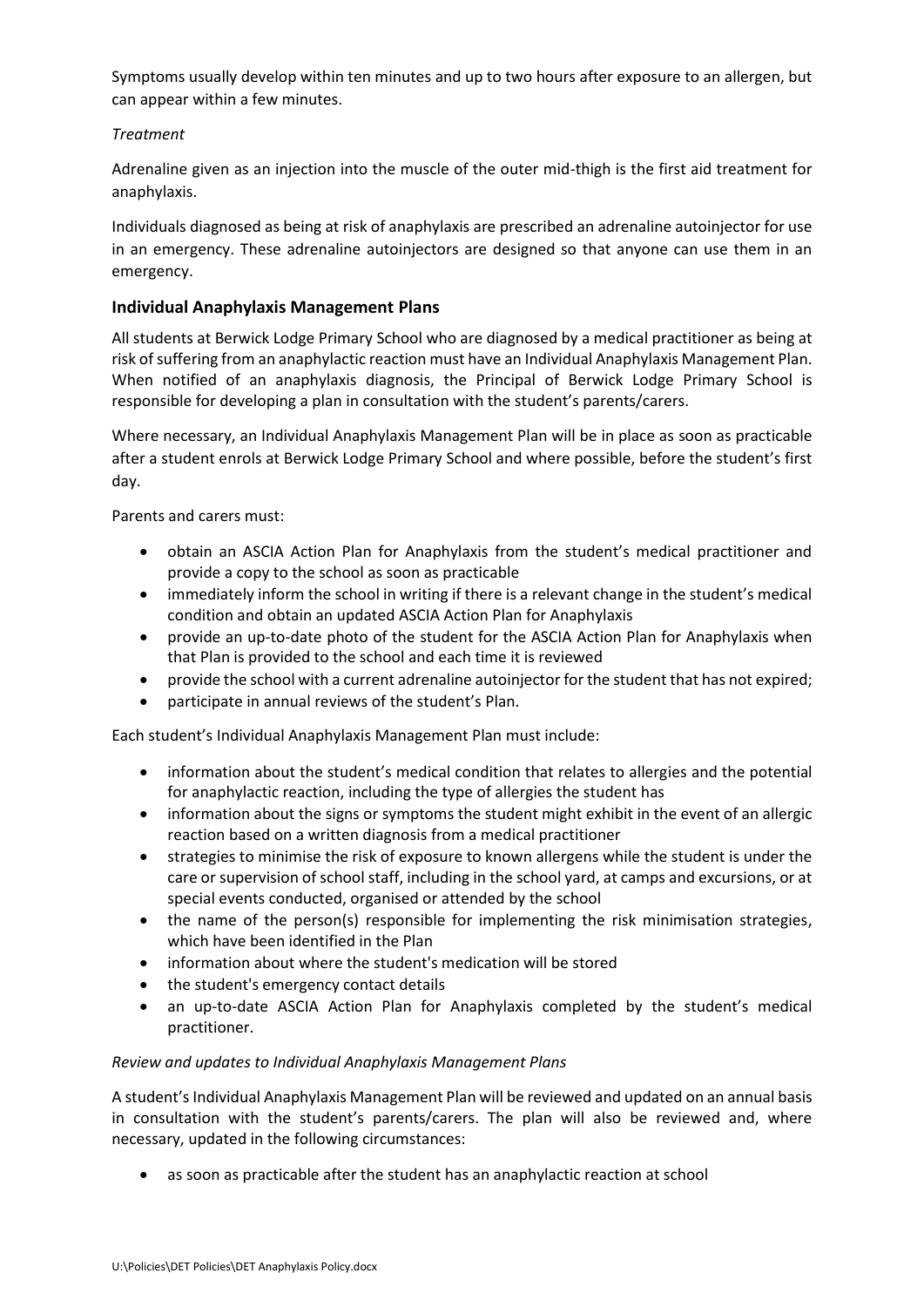- if the student's medical condition, insofar as it relates to allergy and the potential for anaphylactic reaction, changes
- when the student is participating in an off-site activity, including camps and excursions, or at special events including fetes and concerts.

Our school may also consider updating a student's Individual Anaphylaxis Management Plan if there is an identified and significant increase in the student's potential risk of exposure to allergens at school.

### **Location of plans and adrenaline autoinjectors**

When students don't keep their adrenaline autoinjectors on their person:

• A copy of each student's Individual Anaphylaxis Management Plan will be stored with their ASCIA Action Plan for Anaphylaxis at the First Aid roo], together with the student's adrenaline autoinjector. Adrenaline autoinjectors must be labelled with the student's name.

When a student keeps their adrenaline autoinjectors on their person:

• A copy of each student's Individual Anaphylaxis Management Plan will be stored with their ASCIA Action Plan for Anaphylaxis with the student. Students are encouraged to keep their adrenaline autoinjectors on their person. Adrenaline autoinjectors for general use are available at First Aid room and all Yard Duty bags and are labelled "general use".

### **Risk Minimisation Strategies**

To reduce the risk of a student suffering from an anaphylactic reaction at Berwick Lodge Primary School, we have put in place the following strategies:

- staff and students are regularly reminded to wash their hands after eating;
- students are discouraged from sharing food
- garbage bins at school are to remain covered with lids to reduce the risk of attracting insects
- gloves must be worn when picking up papers or rubbish in the playground;
- school canteen staff are trained in appropriate food handling to reduce the risk of cross-contamination
- year groups will be informed of allergens that must be avoided in advance of class parties, events or birthdays
- a general use adrenaline autoinjector will be stored at the First Aid room and in the yard duty bags for ease of access.
- Planning for off-site activities will include risk minimisation strategies for students at risk of anaphylaxis including supervision requirements, appropriate number of trained staff, emergency response procedures and other risk controls appropriate to the activity and students attending.

#### **Adrenaline autoinjectors for general use**

[Note: for guidance on the appropriate number of general use adrenaline autoinjectors for your school, refer to chapter 10 of the Department's **Anaphylaxis Guidelines** 

Berwick Lodge Primary School will maintain a supply of adrenaline autoinjectors for general use, as a back-up to those provided by parents and carers for specific students, and also for students who may suffer from a first time reaction at school.

Adrenaline autoinjectors for general use will be stored at First Aid room and Yard Duty Bags and labelled "general use".

The Principal is responsible for arranging the purchase of adrenaline autoinjectors for general use, and will consider: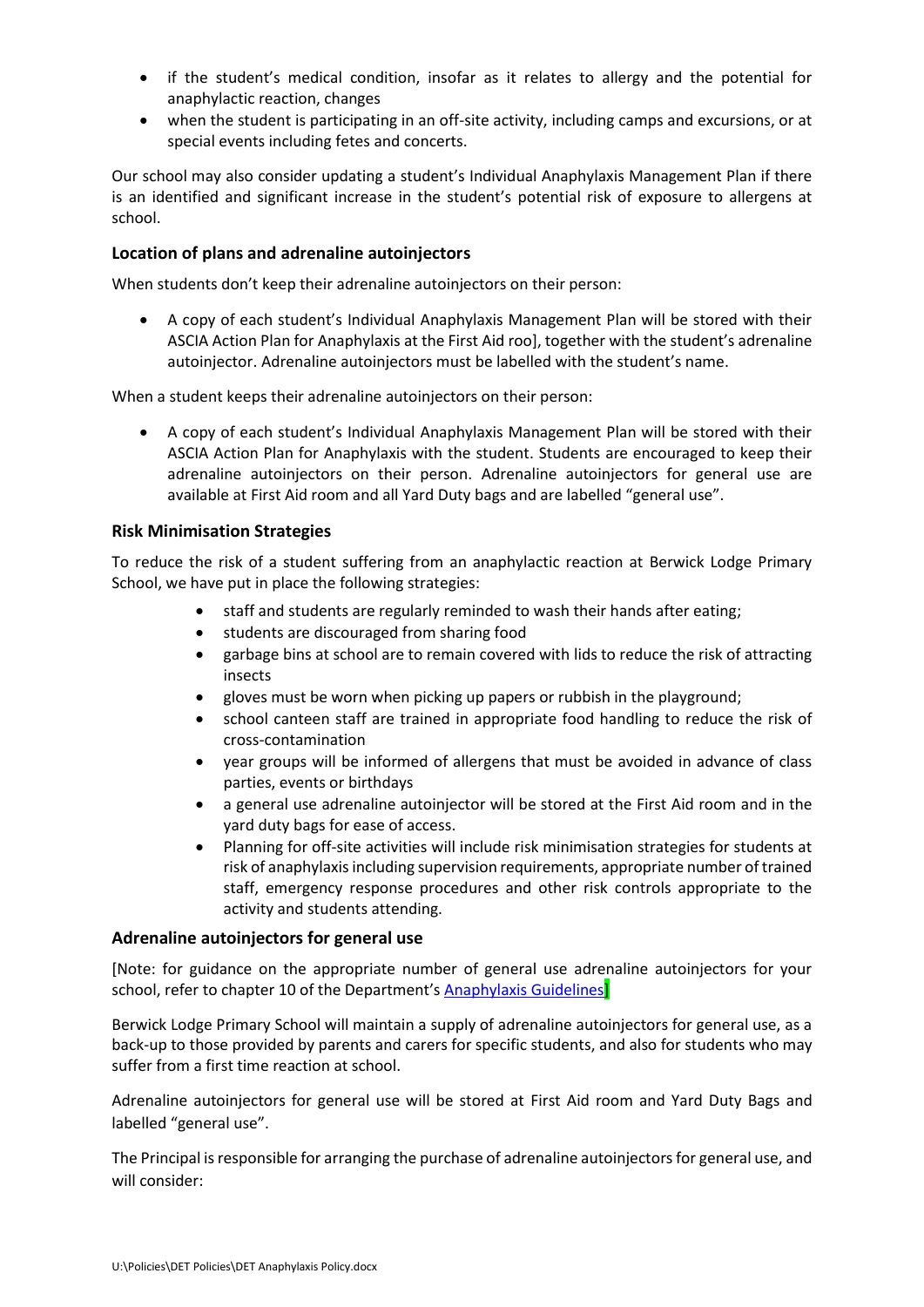- the number of students enrolled at Berwick Lodge Primary School at risk of anaphylaxis
- the accessibility of adrenaline autoinjectors supplied by parents
- the availability of a sufficient supply of autoinjectors for general use in different locations at the school, as well as at camps, excursions and events
- the limited life span of adrenaline autoinjectors, and the need for general use adrenaline autoinjectors to be replaced when used or prior to expiry
- the weight of the students at risk of anaphylaxis to determine the correct dosage of adrenaline autoinjector/s to purchase.

### **Emergency Response**

In the event of an anaphylactic reaction, the emergency response procedures in this policy must be followed, together with the school's general first aid procedures, emergency response procedures and the student's Individual Anaphylaxis Management Plan.

A complete and up-to-date list of students identified as being at risk of anaphylaxis is maintained by sickbay attendant and stored at First Aid room. For camps, excursions and special events, a designated staff member will be responsible for maintaining a list of students at risk of anaphylaxis attending the special event, together with their Individual Anaphylaxis Management Plans and adrenaline autoinjectors, where appropriate.

If a student experiences an anaphylactic reaction at school or during a school activity, school staff must:

| <b>Step</b> | <b>Action</b>                                                                                                                                                  |  |
|-------------|----------------------------------------------------------------------------------------------------------------------------------------------------------------|--|
| 1.          | Lay the person flat<br>$\bullet$                                                                                                                               |  |
|             | Do not allow them to stand or walk<br>$\bullet$                                                                                                                |  |
|             | If breathing is difficult, allow them to sit<br>$\bullet$                                                                                                      |  |
|             | Be calm and reassuring<br>$\bullet$                                                                                                                            |  |
|             | Do not leave them alone                                                                                                                                        |  |
|             | Seek assistance from another staff member or reliable student to locate the<br>student's adrenaline autoinjector or the school's general use autoinjector, and |  |
|             | the student's Individual Anaphylaxis Management Plan, stored at First Aid room                                                                                 |  |
|             | If the student's plan is not immediately available, or they appear to be<br>$\bullet$<br>experiencing a first time reaction, follow steps 2 to 5               |  |
| 2.          | Administer an EpiPen or EpiPen Jr                                                                                                                              |  |
|             | Remove from plastic container<br>$\bullet$                                                                                                                     |  |
|             | Form a fist around the EpiPen and pull off the blue safety release (cap)<br>$\bullet$                                                                          |  |
|             | Place orange end against the student's outer mid-thigh (with or without<br>$\bullet$<br>clothing)                                                              |  |
|             | Push down hard until a click is heard or felt and hold in place for 3 seconds<br>$\bullet$                                                                     |  |
|             | Remove EpiPen<br>٠                                                                                                                                             |  |
|             | Note the time the EpiPen is administered<br>$\bullet$                                                                                                          |  |
|             | Retain the used EpiPen to be handed to ambulance paramedics along with the<br>$\bullet$<br>time of administration                                              |  |
|             | <b>OR</b>                                                                                                                                                      |  |
|             | Administer an Anapen® 500, Anapen® 300, or Anapen® Jr.                                                                                                         |  |
|             | Pull off the black needle shield<br>$\bullet$                                                                                                                  |  |
|             | Pull off grey safety cap (from the red button)<br>$\bullet$                                                                                                    |  |
|             | Place needle end firmly against the student's outer mid-thigh at 90 degrees (with<br>$\bullet$<br>or without clothing)                                         |  |
|             | Press red button so it clicks and hold for 10 seconds                                                                                                          |  |
|             | Remove Anapen®                                                                                                                                                 |  |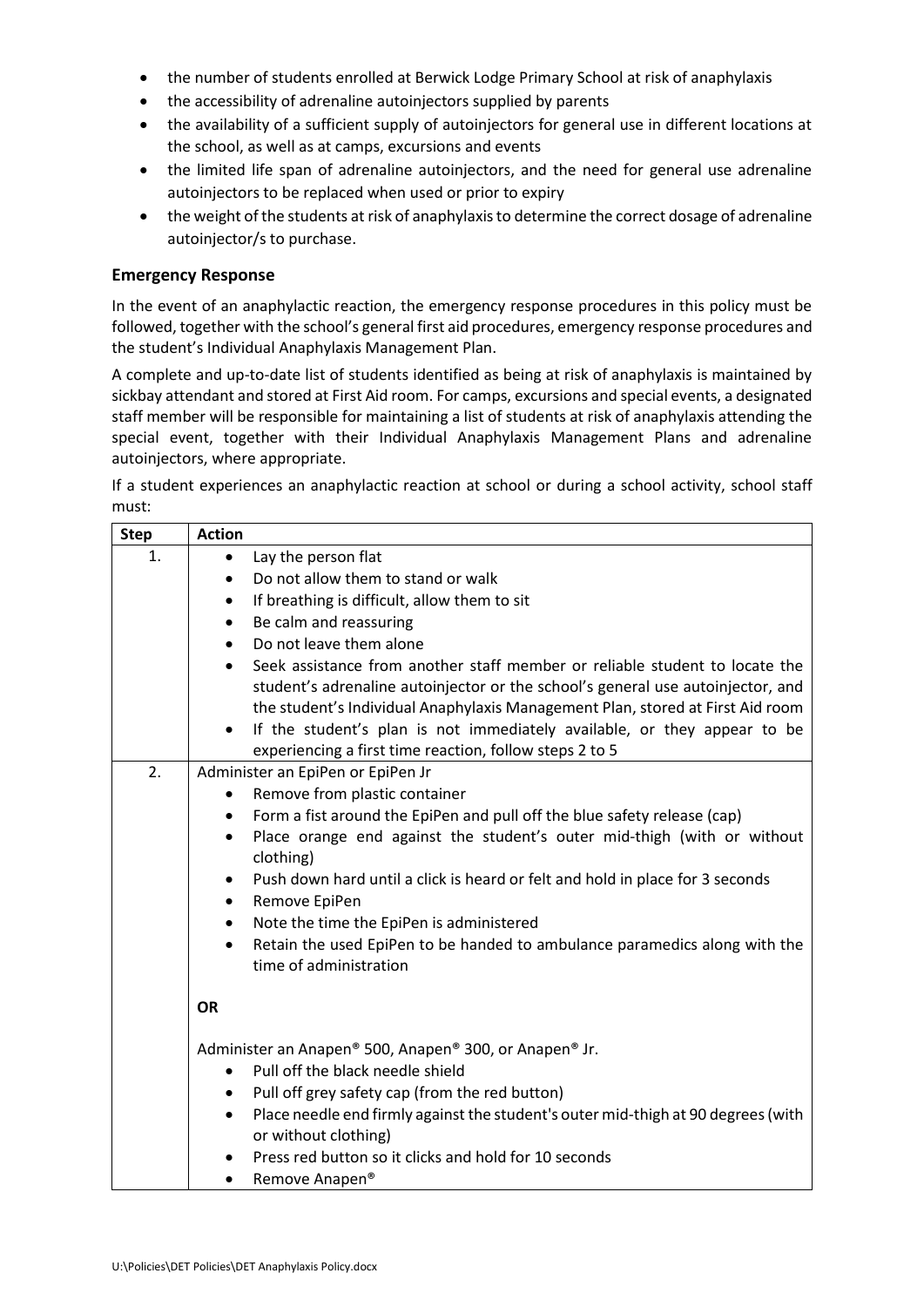|    | Note the time the Anapen is administered<br>$\bullet$                                   |  |
|----|-----------------------------------------------------------------------------------------|--|
|    | Retain the used Anapen to be handed to ambulance paramedics along with the<br>$\bullet$ |  |
|    | time of administration                                                                  |  |
| 3. | Call an ambulance (000)                                                                 |  |
| 4. | If there is no improvement or severe symptoms progress (as described in the ASCIA       |  |
|    | Action Plan for Anaphylaxis), further adrenaline doses may be administered every five   |  |
|    | minutes, if other adrenaline autoinjectors are available.                               |  |
| 5. | Contact the student's emergency contacts.                                               |  |

If a student appears to be having a severe allergic reaction but has not been previously diagnosed with an allergy or being at risk of anaphylaxis, school staff should follow steps 2 – 5 as above.

Schools can use either the EpiPen® **and Anapen® on any student** suspected to be experiencing an anaphylactic reaction, regardless of the device prescribed in their ASCIA Action Plan.

Where possible, schools should consider using the correct dose of adrenaline autoinjector depending on the weight of the student. However, in an emergency if there is no other option available, any device should be administered to the student.

[Note: If in doubt, it is better to use an adrenaline autoinjector than not use it, even if in hindsight the reaction is not anaphylaxis. Under-treatment of anaphylaxis is more harmful and potentially life threatening than over-treatment of a mild to moderate allergic reaction. Refer to 'Frequently asked questions' on the [Resources tab](https://www2.education.vic.gov.au/pal/anaphylaxis/resources) of the Department's Anaphylaxis Policy.]

### **Communication Plan**

This policy will be available on the Berwick Lodge Primary School's website so that parents and other members of the school community can easily access information about Berwick Lodge Primary School's anaphylaxis management procedures. The parents and carers of students who are enrolled at Berwick Lodge Primary School and are identified as being at risk of anaphylaxis will also be provided with a copy of this policy.

The Principal is responsible for ensuring that all relevant staff, including casual relief staff, canteen staff and volunteers are aware of this policy and Berwick Lodge Primary School's procedures for anaphylaxis management. Casual relief staff and volunteers who are responsible for the care and/or supervision of students who are identified as being at risk of anaphylaxis will also receive a verbal briefing on this policy, their role in responding to an anaphylactic reaction and where required, the identity of students at risk.

The Principal is also responsible for ensuring relevant staff are trained and briefed in anaphylaxis management, consistent with the Department's [Anaphylaxis Guidelines.](https://www2.education.vic.gov.au/pal/anaphylaxis/guidance)

# **Staff training**

The Principal will ensure that the following school staff are appropriately trained in anaphylaxis management:

- School staff who conduct classes attended by students who are at risk of anaphylaxis
- All school staff who conduct classes, admin staff, first aiders and any other member of school staff as required by the Principal based on a risk assessment.

Staff who are required to undertake training must have completed:

- an approved face-to-face anaphylaxis management training course in the last three years, or
- an approved online anaphylaxis management training course in the last two years.